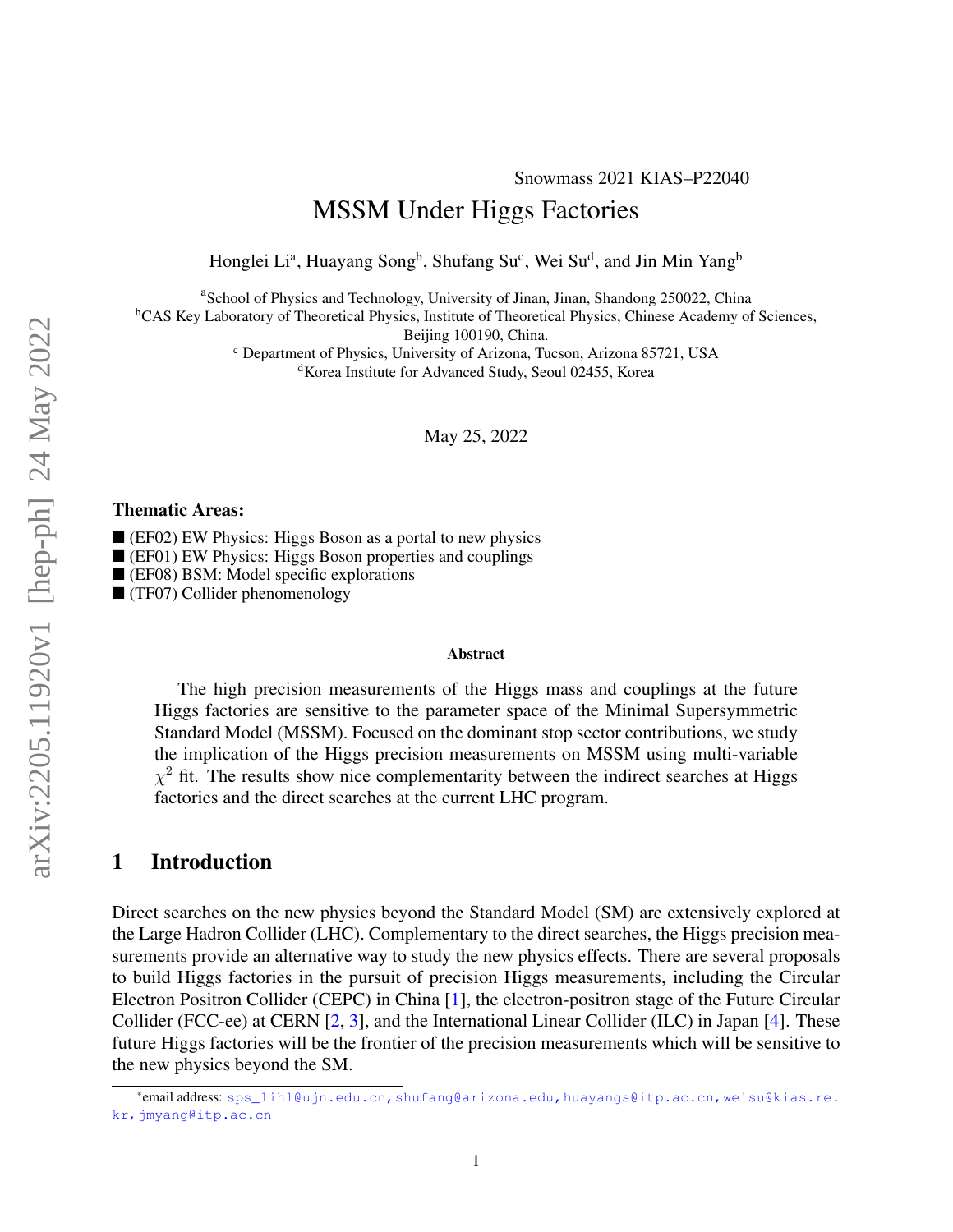As a well-motivated model to solve problems like the naturalness problem, and the origin of dark matter, the MSSM is one of the most promising new physics scenarios. Each SM particle has its supersymmetric partner with spin differed by a half. The Higgs sector of the MSSM follows that of the Type-II two Higgs doublet model with one Higgs doublet couples to the up-type quarks, and the other doublet couples to the down-type quarks and charged leptons. After the electroweak symmetry breaking, there are five physical fields labeled as A, h, H and  $H^{\pm}$ , in which h and H are CP-even bosons and A is the CP-odd one.

## 2 MSSM and Analyses Strategy

The MSSM Higgs sector at the tree level is described by only two input parameters  $m_A$  and tan  $\beta$ , the mass of the CP-odd Higgs boson and the ratio of the vacuum expectation of the two Higgs fields. Both the mass and the couplings of the SM-like light CP-even Higgs  $h$  receive radiative corrections, which are sensitive to the model parameters. The CP-even Higgs mass matrix is given by

$$
\mathcal{M}_{\text{Higgs}} = \frac{\sin 2\beta}{2} \left( \begin{array}{cc} \cot \beta m_Z^2 + \tan \beta m_A^2 & -m_Z^2 - m_A^2 \\ -m_Z^2 - m_A^2 & \tan \beta m_Z^2 + \cot \beta m_A^2 \end{array} \right) + \left( \begin{array}{cc} \Delta_{11} & \Delta_{12} \\ \Delta_{12} & \Delta_{22} \end{array} \right), \quad (1)
$$

with the first term being the tree-level contributions and  $\Delta_{11}, \Delta_{12}, \Delta_{22}$  in the second term are the loop-induced Higgs mass corrections [\[5](#page-4-3)[–7\]](#page-4-4). In particular, the dominant contribution to the SMlike Higgs mass comes from the stop sector. To capture the dominant effects, we mainly consider four parameters  $\tan \beta$ ,  $m_A$ ,  $m_{\text{SUSY}}$ ,  $X_t$ , with  $m_{\text{SUSY}}$  being the soft SUSY breaking parameter for stop masses, and  $X_t$  being the left-right mixing in the stop mass matrix:  $X_t = A_t - \mu \cot \beta$ . In our study, we use the effective mixing angle  $\alpha_{eff}$  to calculate the Higgs couplings following the Type-II 2HDM case [\[8\]](#page-4-5), which takes the form of

$$
\tan \alpha_{eff} = \frac{-(m_A^2 + m_Z^2)\sin \beta \cos \beta + \Delta_{12}}{m_Z^2 \cos^2 \beta + m_A^2 \sin^2 \beta + \Delta_{11} - m_{h^0, eff}^2}.
$$
 (2)

To study the sensitivity of MSSM parameters to the Higgs precision measurements at Higgs factories, we use a multi-variable  $\chi^2$  fit:

$$
\chi_{total}^2 = \chi_{m_h}^2 + \chi_{\mu}^2 = \frac{(m_h^{\text{MSSM}} - m_h^{\text{obs}})^2}{(\Delta m_h)^2} + \sum_{i=f,V..} \frac{(\mu_i^{\text{MSSM}} - \mu_i^{\text{obs}})^2}{(\Delta \mu_i)^2},
$$
(3)

here  $\chi^2_{m_h}$  and  $\chi^2_{\mu}$  are the contributions to the overall  $\chi^2$  from the Higgs mass and signal strength  $\mu_i^{\rm MSSM}=(\sigma\times{\rm Br}_i)_{\rm MSSM}/(\sigma\times{\rm Br}_i)_{\rm SM}$  measurements, respectively. For  $\chi^2_{m_h},$  given the small experimental uncertainties, we set  $\Delta m_h$  to be 3 GeV which mainly comes from theoretical uncertainty of unknown higher order radiative corrections  $[9-12]$  $[9-12]$ . In our analyses, we determine the allowed parameter region at the 95% Confidence Level (C.L.) by a multi-variable fit to the Higgs decay signal strengths of various channels and Higgs mass.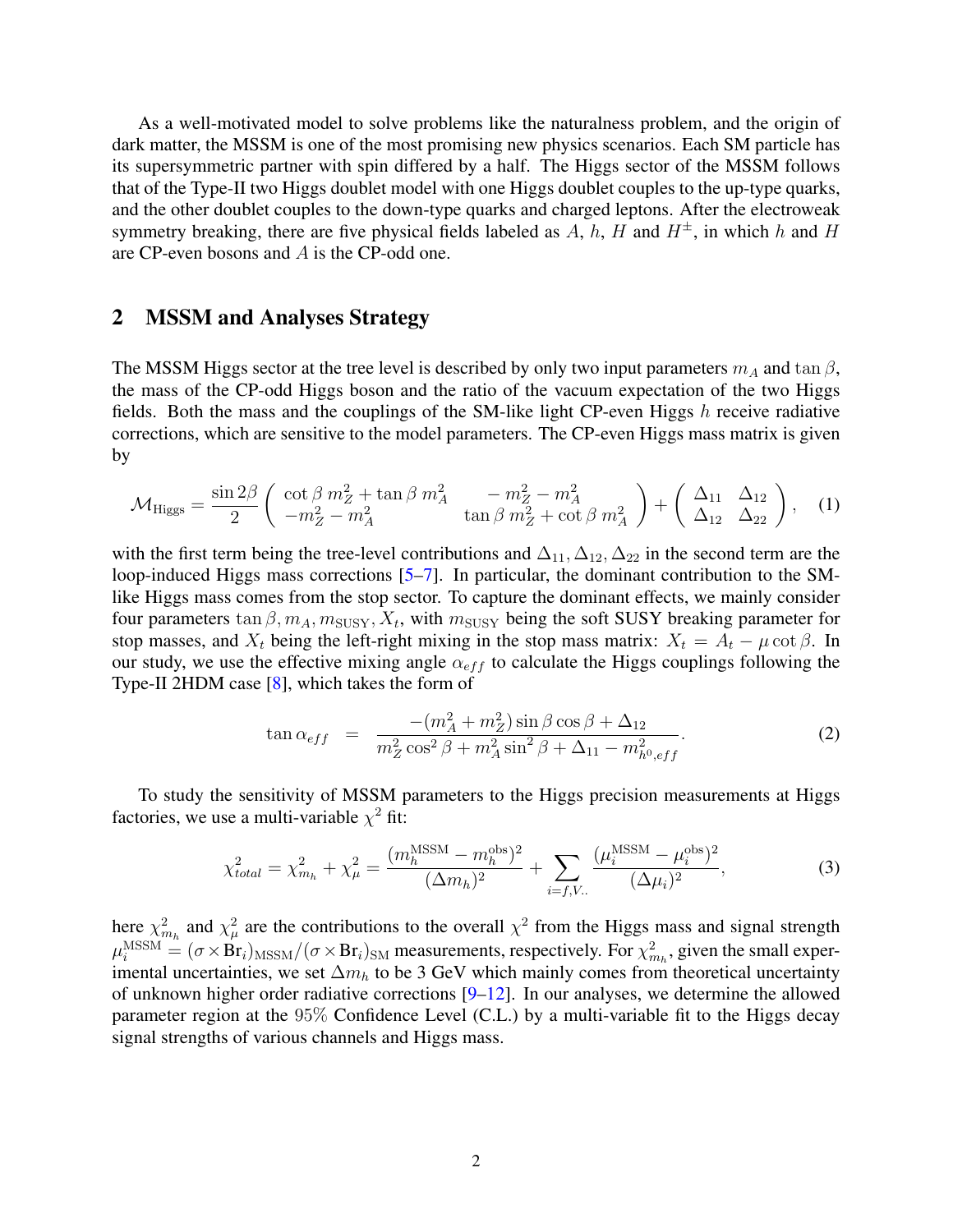# 3  $\chi^2$  Fit Results

Using the  $\chi^2$  analysis, we study the effects of Higgs precision measurements from Higgs factories on the MSSM parameter space [\[8\]](#page-4-5). We study the individual constraint from the Higgs mass, loop induced  $h\gamma\gamma + hgg$  channels, as well the channels of Higgs decays to a pair of fermions or gauge bosons. We found CP-odd Higgs mass  $m_A$  is sensitive to the precisions of Higgs decay channels, while  $m_{\text{SUSY}}$ ,  $X_t$  and tan  $\beta$  are sensitive to the precision of Higgs mass determination. For large  $\tan \beta$ ,  $m_{\text{SUSY}}$  and  $X_t$  are also sensitive the precisions of fermion and vector gauge boson couplings. For the max-mixing scenario, the loop-induced hgg and  $h\gamma\gamma$  couplings are the main restrictions on  $m_{\text{SUSY}}$  when  $\tan \beta > 7$ .

Putting all contributions together, we project the constraints onto the two-dimensional planes. Detailed results can be found in Ref. [\[8\]](#page-4-5). Here we only show parts of  $m_A - \tan \beta$  and  $m_A - m_{\text{SUSY}}$ . We also compare the sensitivity of indirect search via Higgs precision measurements with direct search limits at current and future LHC runs.



<span id="page-2-0"></span>Figure 1: 95% C.L. allowed region in tan  $\beta$  vs.  $m_A$  for  $X_t = 0$  (zero-mixing, left panel) and  $X_t = 2m_{\text{SUSY}}$ (max-mixing, right panel), with the CEPC (solid), the FCC-ee (dotted) and the ILC (dashed) precision. The LHC Run-II direct search limits based on  $A/H \to \tau \tau$  [\[13\]](#page-4-8) are shown in the grey shaded region.

As shown in Fig. [1,](#page-2-0) We obtained the 95% C.L. allowed region given the Higgs factory precisions, and presented the result in the parameter space of  $m_A$  vs. tan  $\beta$  for various Higgs factories. In general,  $m_{SUSY}$  < 900 GeV are excluded for both the zero-mixing and max-mixing cases. For the zero-mixing case, when  $m_{\text{SUSY}} < 1$  TeV, the parameter space of tan  $\beta < 40$  is excluded. Limits on tan  $\beta$  get lower for larger values of  $m_{\text{SUSY}}$ , which is sensitive in particular for 1 TeV  $\langle$  m<sub>SUSY</sub>  $\langle$  1.5 TeV. For the max-mixing case, limits on tan  $\beta$  is much lower for  $m_{SUSY} = 1$  TeV. Those features are mainly due to the Higgs mass constraint. It also tells that FCC-ee is of stronger probe ability because of the higher luminosity. The LHC Run-II direct search limits based on  $A/H \to \tau \tau$  [\[13\]](#page-4-8) are shown in the grey shaded region, which is complementary to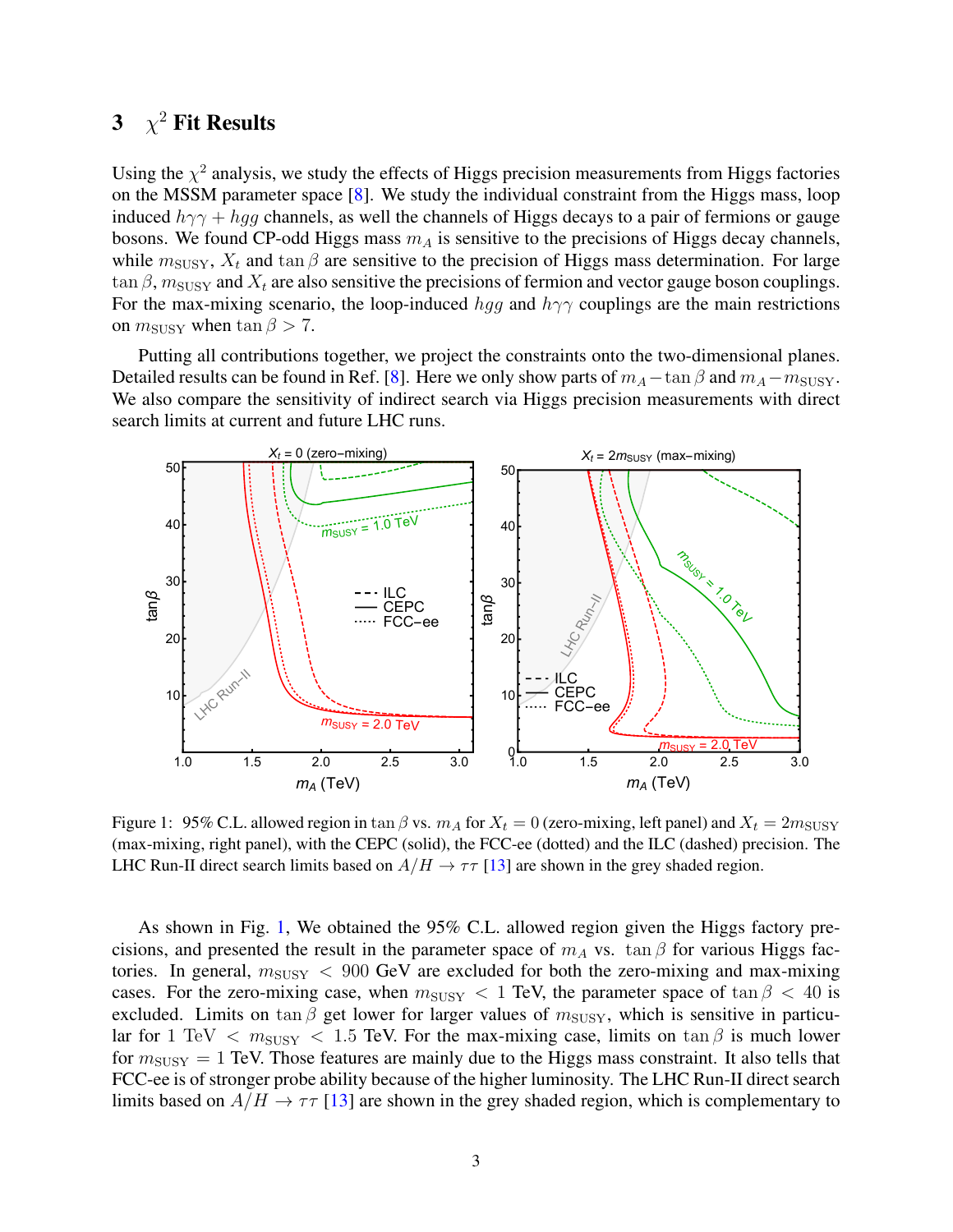

<span id="page-3-1"></span>Figure 2: 95% C.L. allowed region in  $m_{\text{SUSY}}$  vs.  $m_A$  plane with CEPC precisions for  $X_t = 0$  (zeromixing, left panel) and  $X_t = 2m_{\text{SUSY}}$  (max-mixing, right panel). For each panel, different colored curve corresponds to different values of  $\Delta m_h = 1, 2, 3$  GeV, with region to the right of the curve allowed.

the indirect limits from Higgs precision measurements.

In Fig. [2,](#page-3-1) we show the 95% C.L. allowed region in  $m_A$  versus  $m_{SUSY}$  plane for  $\Delta m_h = 3$  GeV (solid curve) 2 GeV (dashed curve) and 1 GeV (dotted curve). The lower limit on  $m_{\text{SUSY}}$  for the zero-mixing case, and the upper limit on  $m_{\text{SUSY}}$  for the max-mixing case depend sensitively on the values of  $\Delta m_h$ . Therefore, it is crucial to improve the precision in the  $m_h$  calculation in the MSSM, which allows us to obtain tight constraints on the SUSY mass scale, in particular, on the stop sector, once Higgs precision measurements are available at future Higgs factories.

## 4 Conclusion

As a summary, we performed a multi-variable fit to both the signal strength for various Higgs decay channels at Higgs factories and the Higgs mass. We obtained the 95% C.L. allowed region given the Higgs factory precisions, and presented the result in the parameter space of  $m_A$  vs.  $m_{\text{SUSY}}$ , and  $m_A$  vs. tan  $\beta$ . We found that the lower limits on tan  $\beta$  depends sensitively on the values of  $m_{\text{SUSY}}$ and  $m_A$ , in particular, for  $m_{SUSY} < 1.5$  TeV and  $m_A < 2$  TeV. Limits on  $m_{SUSY}$  also depend sensitively on  $\Delta m_h$ , indicating the importance of a precise determination of the Higgs mass in the MSSM. For tan  $\beta = 50$  of the max-mixing scenario,  $m_{SUSY} \in (0.8, 1.2)$  TeV when  $\Delta m_h = 1$ GeV. We also compared the reach of the CEPC, the FCC-ee and the ILC. We found that the reach of the CEPC is similar to that of the FCC-ee, while the reach of the ILC is typically better, given the slight better precision in the Higgs WBF measurements.

### References

<span id="page-3-0"></span>[1] CEPC Study Group Collaboration, M. Dong and G. Li, *CEPC Conceptual Design Report:*